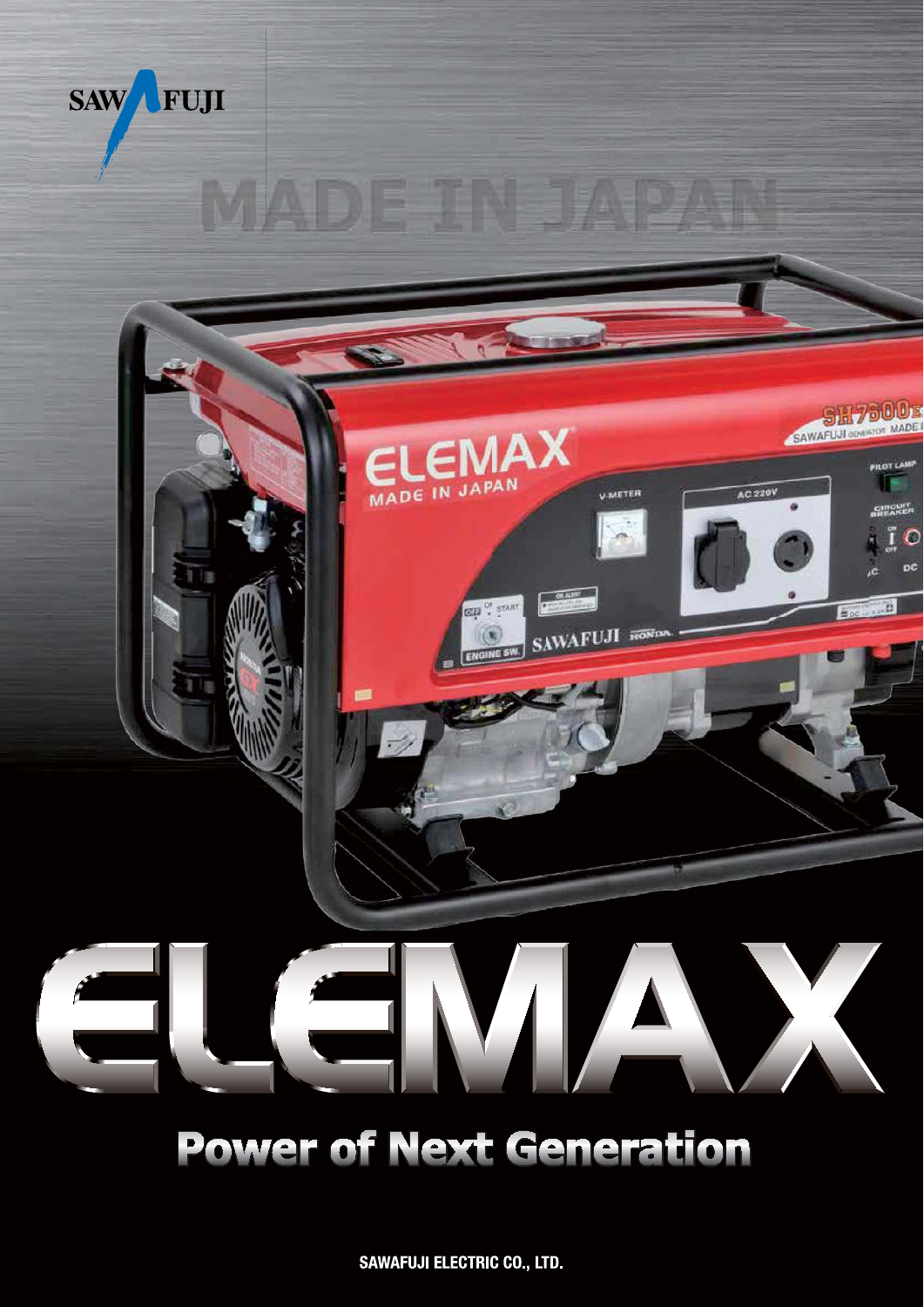## PRODUCTS

## Compact Diesel Type(5.5 - 10.2kVA)

*Diesel Generators*

### SHX8000Di (7.0kVA) SHX12000Di (10.2kVA)



### **FEATURES**

### **- High Performance Diesel Engine**

Yanmar 2TNV70-ASG Compliant with EPA TIER 4 FINAL

Variable 2300 - 3400 rpm contributes to reduced fuel consumption and minimizing noise levels

#### **- SPECIAL INVERTER for Pure Sine Wave Output**

High quality, pure sine wave electrical output is ideal for sensitive equipment like PC and TVs.

### **- SAWAFUJI PMA (Permanent Magnet Alternator)** \*2

The PMA incorporates SAWAFUJI's state of the art winding technology and is 60% smaller than conventional alternators.

### **- SMART Multi LED Display** \*3

Shows rpm, cumulative running hours, and error messages for self-diagnostics.





 $*2.$  PMA



\*3: Contorol Panel

### SH07D (5.5 - 6.5kVA)



### **LINE UP SH07D/SH11D**

### **FEATURES - Best-in-the-industry Engine**

Kubota Z482 (SH07D) / D722 (SH11D)

The life of the genset is second to none with sufficient power exceeding your expectations.

**- Emergency Auto Shutdown**

Stops the engine automatically when it lacks enough oil or if water temperature overheats or output terminal cover is opened..

### **- Connectable with ATS (Automatic Transfer Switch)**

When connected with ATS, the generator auto-starts when the utility power fails.





Type R



Type LD

# Heavy Duty Gasoline Type (8.5 - 11.8kVA)

*Gasoline Generators*

### SH11000 (8.5 - 9.5kVA)



### **FEATURES**

### **- Powerful Gasoline Engine**

Honda GX630 15.1kW Air-Cooled OHV V-TWIN Engine

### **- Control Panel**

Easy to see and easy operation. Standard features:V-meter, Hour-meter, Pilot Lamp

### **LINE UP SH11000/SHT11500**





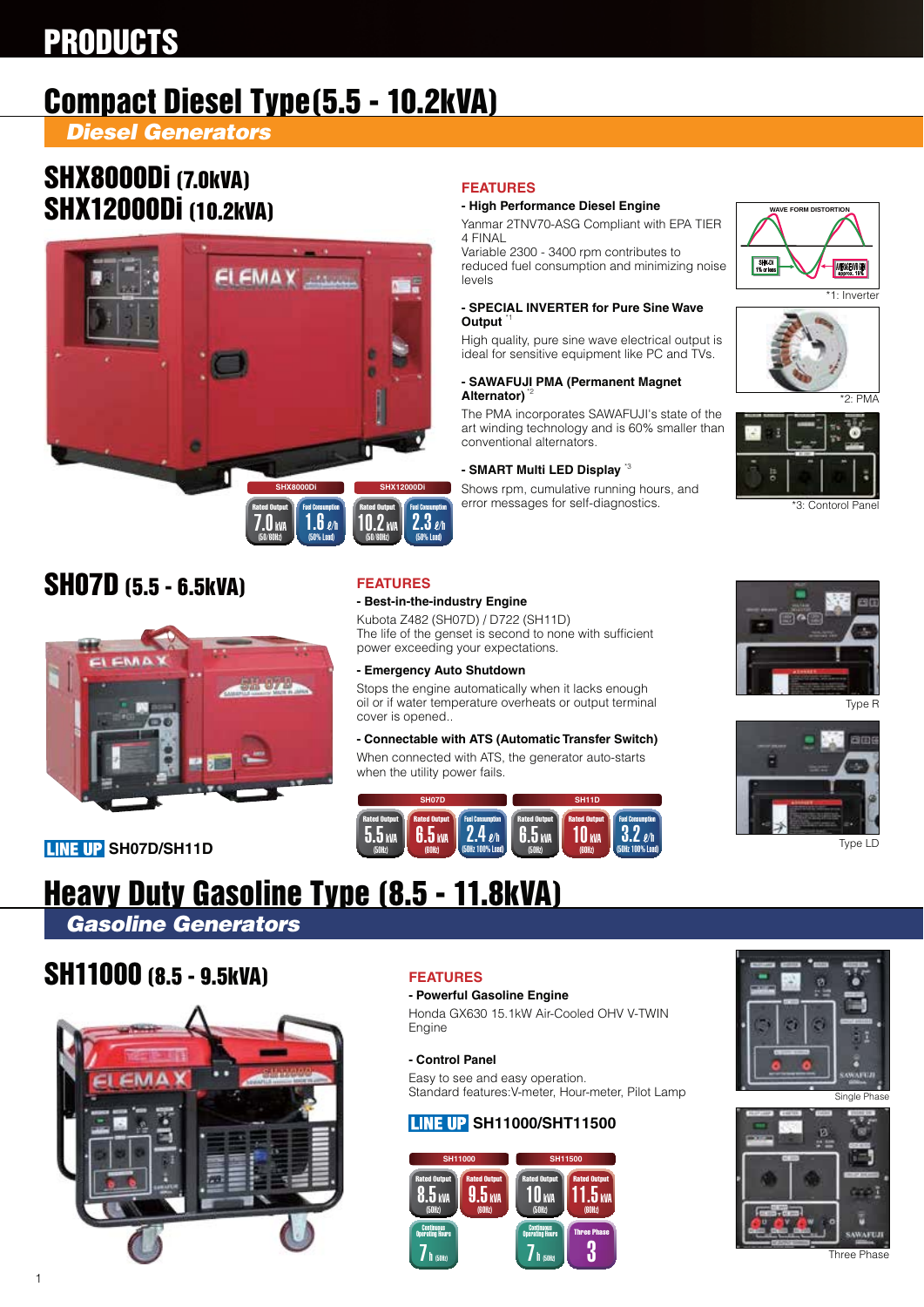## Heavy Duty Diesel Type (12 - 22kVA)

### SPEC. 5P

### SH15D (12 - 13kVA)



**LINE UP SH15D/SHT15D/SHT17D** 



### SHT25D (20 - 22kVA)



### **FEATURES**

### **-High Performance Diesel Engine** \*1

Kubota D1005 Vertical water-cooled,4-cycle diesel engine The D1005 diesel engines ensure greater power,more efficient combustion,and cleaner emissions.

### **-Control Panel** \*2

Easy to see and easy operation.

#### **-Automatic Air Bleeding**

This system reduces troublesome maintenance procedures by automatically removing air from the fuel line.

#### **-Safety System**

Emergency unit detects abnormally low oil pressure or high coolant temperature and stops engine automatically to prevent damage.

### **-Large Capacity Fuel Tank**

The larger capacity fuel tank enables longer periods of continuous operation.

### **-One Side Maintenance**

Oil,fuel,water,and filters are all located on one side for easy maintenance.

### **-ATS(AMF)Terminals**

ATS terminals are standard equipment.

### **FEATURES**

**- High Performance Diesel Engine** \*3 Kubota V2203-B

- **Brushless Alternator STAMFORD PI144D**
- **Control Panel** \*4
- **Automatic Air Bleeding**
- **Safety System**
- **Large Capacity Fuel Tank**
- **One Side Maintenance**
- **ATS(AMF) Terminals**









#### \*4: Contorol Pamel

6P

### SH13000 (10 - 11.8kVA)



### **FEATURES**

#### **- More Powerful Gasoline Engine**

Robin EH72-2DS 17.2kW Air-Cooled OHV V-TWIN Engine

#### **- Control Panel**

Easy to see and easy operation. Standard features: V-meter, Hour-meter, Pilot Lamp

### **LINE UP SH13000/SHT15000**





**SPEC** 



Three Phase





\*2: Contorol Pamel

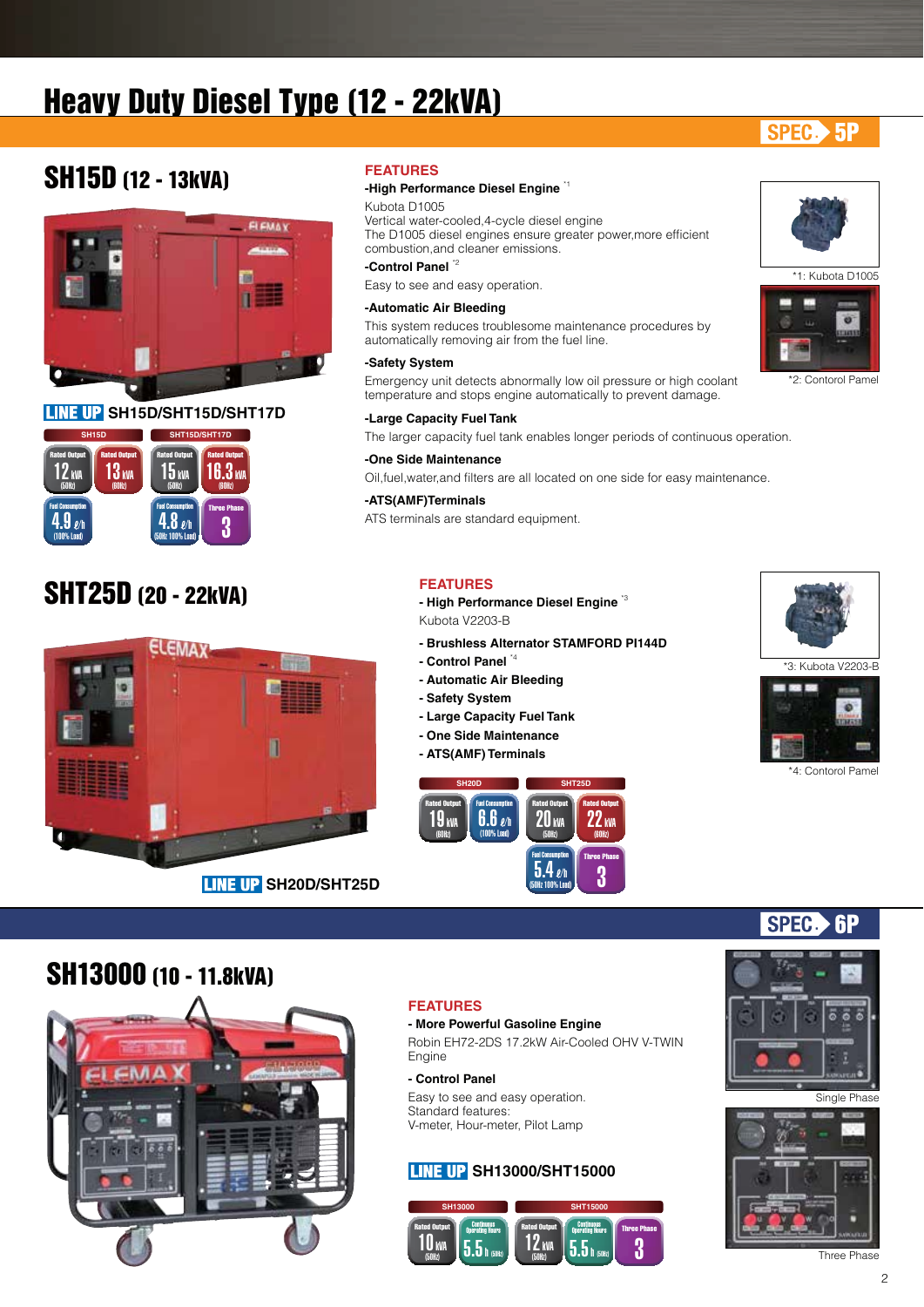## **PRODUCTS**

## EX Series(2.2 - 6.5kVA)

*Gasoline Generators*

### SH3200EX



## SH7600EXS



### **FEATURES**

### **- Honda OHV 4-stroke Engine**

Provides high power,outstanding fuel economy.Fuel consumption is nealy 30% less than comparable side-valve engines.

### **- Automatic Voltage Regulator(AVR)**

ELEMAX's AVR smooths power output fluctuations to enable operation of sensitive electronic equipment.

#### **- Large Fuel Tank**

17 liter fuel tank for SH3200EX,SH3900EX and 28 liter fuel tank for upper model realize exceptionally long operating hours.

### **- 10% to 25% Increased Output Power Compared to DX series \*1**

Rated output power has been increased from 10 to 25% compared to DX series. This power up is provided by newly designed Sawafuji square core alternator.

### **- New Designed Control Panel \*2**

Not only new attractive outlook designe,safety and water resistance are also improved.

#### **- Improved Frame Designe**

Welded upper bar and widen diameter of the frame pipe are significantly improved the outlook image and protect the machine from rough handling and damage.







SPEC. 5P



**SH3200EX/SH3900EX/SH4600EX/ SH5300EX/SH6500EX(S)/SH7600EX(S)**



### **FEATURES**

- **Honda OHV 4-stroke Engine**
- **Saddle type Control Box with 2 AC Outlets**
- **Compact, Light Weight and Solid**



### **FEATURES**

**Generator** 

 $2.0$  kV (50Hz)

- **Honda OHV 4-stroke Engine**
- **190amps Maximum DC Power for Welding**
- **17 liter Large Capacity Fuel Tank with Fuel Gauge**
- **Compact and Light Weight**
- **Stable-Arc 6-Phase Half Wave Current for Welding**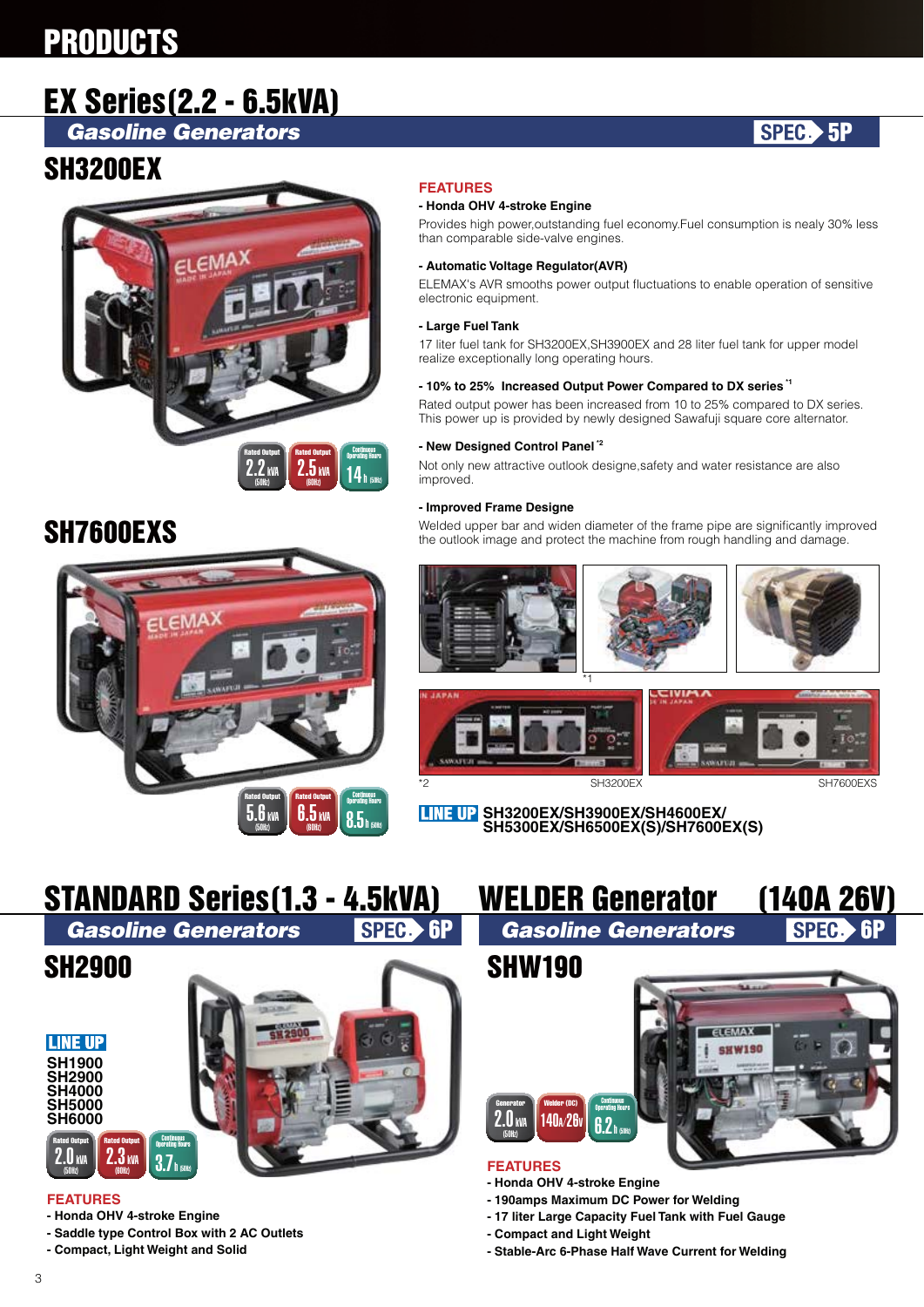## SHX Series(900 - 1500W)

### *Portable Gasoline Generators*

### SHX1000







### SHX2000



### **FEATURES**

### **-Advanced Technology \*3**

Newly designed Multi-pole Alternator and high speed engine dramatically reduced the size and weight.

### **-Honda 4-stroke Engine**

Honda multi purpose engine has been industry standard for reliability and durability in the world.Also guaranteed with just a light pull on the recoil starter.

### **-Long Operating Hours**

Large fuel tank allows efficient work without refueling.

#### **-Portability**

These models are especially easy to carry.

#### **-Lower Sound Level(Silent and Power mode)**

This unique designed silent mode for SHX1000 provides extremely lower sound level with 3/4 load.Just in case to take full load,only to change to Power mode.

#### **-Compact & Light Weight**

The SHX1000 weighs only 13.6kg,The SHX2000 weighs only 21kg,less than half of the weight of similar capacity conventional generator.







Rated Output<br>1500 W

Dry Weight

Continuous Operating Hours

 $7.0$  h

 $21<sub>ky</sub>$ (R,S,L Type)

(50/60Hz)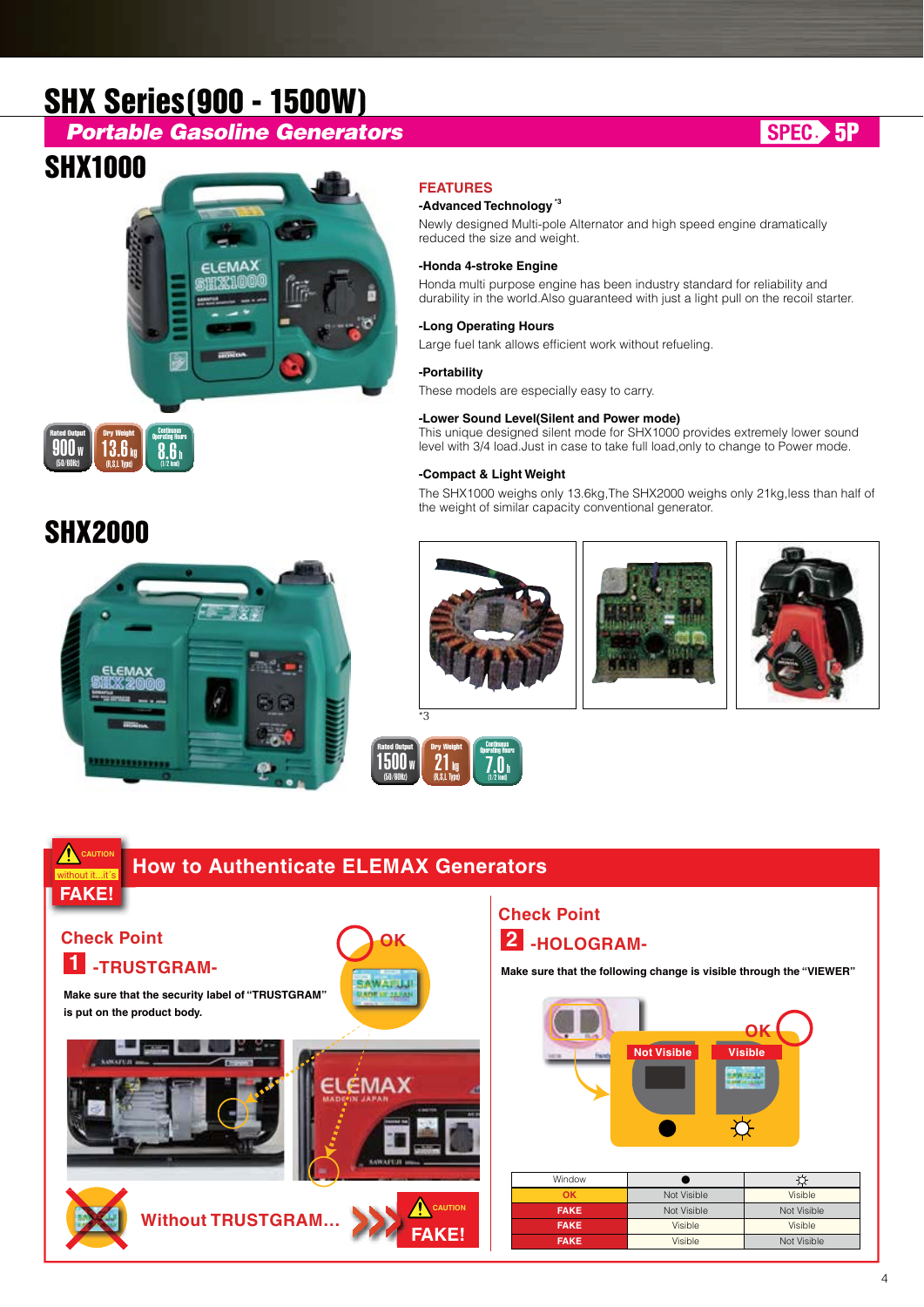## **SPECIFICATIONS** EX Series

|  |  | AН |  |
|--|--|----|--|
|  |  |    |  |

| <b>Gasoline Generators</b> |                                |                     |      |                                            |                 |                 |                                                                                                                                                                                                                                                                                                                                                                                                                                                                           |                 |                 |  |
|----------------------------|--------------------------------|---------------------|------|--------------------------------------------|-----------------|-----------------|---------------------------------------------------------------------------------------------------------------------------------------------------------------------------------------------------------------------------------------------------------------------------------------------------------------------------------------------------------------------------------------------------------------------------------------------------------------------------|-----------------|-----------------|--|
| Models                     |                                |                     |      | <b>SH3200EX</b>                            | <b>SH3900EX</b> | <b>SH4600EX</b> | <b>SH5300EX</b>                                                                                                                                                                                                                                                                                                                                                                                                                                                           | <b>SH6500EX</b> | <b>SH7600EX</b> |  |
| Type                       |                                |                     |      |                                            |                 |                 | <b>BP FEATURES</b><br>R-type; 220V(50Hz), S-type; 220V(60Hz), D-type; 110/220V(60Hz), LD-type; 120/240V(60Hz)<br>50.60<br><b>AVR</b><br>Single<br>3.8<br>5.6<br>5.0<br>5.6<br>6.5<br>4.4<br>6.5<br>5.8<br>4.7<br>5.3<br>7.6<br>6.5<br>R;220(50Hz), S;220(60Hz), D;110/220(60Hz), LD;120/240(60Hz)<br>12V-8.3A<br>1.0<br>Honda<br>GX270<br>GX390<br>GX340<br>389<br>389<br>270<br>8.7<br>6.3<br>8.0<br>Transisitor<br><b>YES</b><br>Recoil(OP;Electric)<br>708 X 548 X 493 |                 |                 |  |
|                            | Frequency (Hz)                 |                     |      |                                            |                 |                 |                                                                                                                                                                                                                                                                                                                                                                                                                                                                           |                 |                 |  |
|                            | Type                           |                     |      | Self-Exciting, 2-pole, Field Rotating Type |                 |                 |                                                                                                                                                                                                                                                                                                                                                                                                                                                                           |                 |                 |  |
|                            | Voltage Regulation System      |                     |      |                                            |                 |                 |                                                                                                                                                                                                                                                                                                                                                                                                                                                                           |                 |                 |  |
|                            | Phase                          |                     |      |                                            |                 |                 |                                                                                                                                                                                                                                                                                                                                                                                                                                                                           |                 |                 |  |
|                            |                                | Rated Power (KVA)   | 50Hz | 2.2                                        | 2.8             | 3.2             |                                                                                                                                                                                                                                                                                                                                                                                                                                                                           |                 |                 |  |
| Generator                  |                                |                     | 60Hz | 2.5                                        | 3.2             | 3.8             |                                                                                                                                                                                                                                                                                                                                                                                                                                                                           |                 |                 |  |
|                            | AC Output (KVA)                | Maximum Power (KVA) | 50Hz | 2.6                                        | 3.3             | 4.0             |                                                                                                                                                                                                                                                                                                                                                                                                                                                                           |                 |                 |  |
|                            |                                |                     | 60Hz | 3.2                                        | 3.9             | 4.6             |                                                                                                                                                                                                                                                                                                                                                                                                                                                                           |                 |                 |  |
|                            |                                | Rated Voltage (V)   |      |                                            |                 |                 |                                                                                                                                                                                                                                                                                                                                                                                                                                                                           | 75<br>78        |                 |  |
|                            | DC Output (V-A)                |                     |      |                                            |                 |                 |                                                                                                                                                                                                                                                                                                                                                                                                                                                                           |                 |                 |  |
|                            | Rated Power Factor (cos)       |                     |      |                                            |                 |                 |                                                                                                                                                                                                                                                                                                                                                                                                                                                                           |                 |                 |  |
|                            | Maker                          |                     |      |                                            |                 |                 |                                                                                                                                                                                                                                                                                                                                                                                                                                                                           |                 |                 |  |
|                            | Models                         |                     |      | GX160                                      | GX200           | GX240           |                                                                                                                                                                                                                                                                                                                                                                                                                                                                           |                 |                 |  |
|                            | Displacement (CC)              |                     |      | 163                                        | 196             | 270             |                                                                                                                                                                                                                                                                                                                                                                                                                                                                           |                 |                 |  |
| Engine                     | Net Power (kW)                 | 3,600rpm            |      | 3.6                                        | 4.1             | 5.9             |                                                                                                                                                                                                                                                                                                                                                                                                                                                                           |                 |                 |  |
|                            | Ignition System                |                     |      |                                            |                 |                 |                                                                                                                                                                                                                                                                                                                                                                                                                                                                           |                 |                 |  |
|                            | Oil Alert System               |                     |      |                                            |                 |                 |                                                                                                                                                                                                                                                                                                                                                                                                                                                                           |                 |                 |  |
|                            | <b>Starting System</b>         |                     |      |                                            |                 | Recoil          |                                                                                                                                                                                                                                                                                                                                                                                                                                                                           |                 |                 |  |
|                            | $L \times W \times H$ (mm)     |                     |      | 623 X 435 X 491                            |                 |                 |                                                                                                                                                                                                                                                                                                                                                                                                                                                                           |                 |                 |  |
|                            | Dry Weight (kg)                |                     |      | 44                                         | 46              | 63              | 68                                                                                                                                                                                                                                                                                                                                                                                                                                                                        |                 |                 |  |
|                            | Fuel Tank Capacity (litres)    |                     |      |                                            | 17              |                 |                                                                                                                                                                                                                                                                                                                                                                                                                                                                           | 28              |                 |  |
| Others                     | Sound Level (dB) [dB(A)/7m]    |                     | 50Hz | 64                                         | 65              | 63              | 70                                                                                                                                                                                                                                                                                                                                                                                                                                                                        | 71              | 73              |  |
|                            |                                |                     | 60Hz | 68                                         | 69              | 71              | 72                                                                                                                                                                                                                                                                                                                                                                                                                                                                        | 75              | 76              |  |
|                            | Continuous Operating Hours (h) |                     | 50Hz | 14                                         | 10              | 14              | 12                                                                                                                                                                                                                                                                                                                                                                                                                                                                        | 10              | 8.5             |  |
|                            |                                |                     | 60Hz | 12                                         | 8.8             | 11              | 10                                                                                                                                                                                                                                                                                                                                                                                                                                                                        | 7.9             | 7.2             |  |

## SHX Series

|           | <b>Portable Gasoline Generators</b> |                          |      |                                                             |                                  |                                             |                        |                                                                                                                                                                                                                                                             |             | <b>FEATURES</b> |
|-----------|-------------------------------------|--------------------------|------|-------------------------------------------------------------|----------------------------------|---------------------------------------------|------------------------|-------------------------------------------------------------------------------------------------------------------------------------------------------------------------------------------------------------------------------------------------------------|-------------|-----------------|
| Models    |                                     |                          |      |                                                             | SHX 1000                         |                                             |                        |                                                                                                                                                                                                                                                             |             |                 |
| Type      |                                     |                          | R    | G                                                           | S                                |                                             | R                      | G                                                                                                                                                                                                                                                           | S           |                 |
|           | Frequency (Hz)                      |                          |      | 50                                                          | 60                               |                                             |                        |                                                                                                                                                                                                                                                             |             |                 |
|           | Engine Speed (rpm)                  |                          |      | 5800/4100(Power Mode/Silent Mode)                           |                                  |                                             |                        |                                                                                                                                                                                                                                                             |             |                 |
|           | Waveform                            |                          |      |                                                             |                                  |                                             | Square-Wave            |                                                                                                                                                                                                                                                             |             |                 |
|           |                                     | Maximum Power (W)        |      | 1000                                                        |                                  |                                             | 1900                   |                                                                                                                                                                                                                                                             |             |                 |
| Generator | AC Output                           | Rated Power (W)          |      | 900                                                         |                                  |                                             |                        |                                                                                                                                                                                                                                                             |             |                 |
|           |                                     | Rated Voltage (V)        | 220  | 230                                                         | 220                              | 120                                         | 220                    |                                                                                                                                                                                                                                                             |             |                 |
|           | DC Output                           |                          |      |                                                             |                                  | Only for Charging 12V Automotive Batteries. |                        | ΔP<br>SHX 2000<br>50<br>60<br>4500<br>1700<br>1900<br>1500<br>220<br>230<br>Maximum charging output = 8.3A<br>GX100<br>Air Cooled OHC 4-stroke Gasoline<br>98.5<br>560 x 340 x 415<br>22.0<br>21.0<br>7.7<br>63(1/2 load)<br>93(3/4 load)<br>$\overline{ }$ |             |                 |
|           |                                     |                          |      | Maximum Charging Output = 8.3/4.2 A(Power Mode/Silent Mode) |                                  |                                             |                        |                                                                                                                                                                                                                                                             |             |                 |
|           | <b>Insulation Class</b>             |                          |      |                                                             |                                  |                                             | B                      |                                                                                                                                                                                                                                                             |             |                 |
|           | Maker                               |                          |      |                                                             |                                  |                                             | Honda                  |                                                                                                                                                                                                                                                             |             |                 |
| Engine    | Models                              |                          |      | GXH50                                                       |                                  |                                             |                        |                                                                                                                                                                                                                                                             | 120<br>21.0 |                 |
|           | Type                                |                          |      |                                                             | Air Cooled OHV 4-stroke Gasoline |                                             |                        |                                                                                                                                                                                                                                                             |             |                 |
|           | Displacement (CC)                   |                          |      | 49.4                                                        |                                  |                                             |                        |                                                                                                                                                                                                                                                             |             |                 |
|           | $L \times W \times H$ (mm)          |                          |      | 465 x 265 x 380                                             |                                  |                                             |                        |                                                                                                                                                                                                                                                             |             |                 |
|           | Dry Weight (kg)                     |                          | 13.6 | 14.0                                                        | 13.6                             | 13.6                                        | 21.0                   |                                                                                                                                                                                                                                                             |             |                 |
|           | Fuel Tank Capacity(litres)          |                          |      | 3.8                                                         |                                  |                                             |                        |                                                                                                                                                                                                                                                             |             |                 |
|           | Sound Level                         | [dB(A)/7m]               |      | 58(1/2 load)                                                |                                  |                                             |                        |                                                                                                                                                                                                                                                             |             |                 |
|           |                                     | [dB Lwa]                 |      | 89(3/4 load)                                                |                                  |                                             |                        |                                                                                                                                                                                                                                                             |             |                 |
|           | Continuous Operable Hours           |                          |      |                                                             | 5.5(rated load) 8.6(1/2 load)    | LED                                         |                        |                                                                                                                                                                                                                                                             |             |                 |
| Others    | Pilot Lamp<br>Power Indicator       |                          |      |                                                             |                                  | LED                                         |                        |                                                                                                                                                                                                                                                             |             |                 |
|           | Oil Alert System                    |                          |      |                                                             |                                  | <b>YES</b>                                  |                        |                                                                                                                                                                                                                                                             |             |                 |
|           | Engine Stop                         |                          |      |                                                             | Interlocking with Fuel Cock      |                                             |                        | <b>Rocker Switch</b>                                                                                                                                                                                                                                        |             |                 |
|           |                                     | Output                   |      | Plug Socket x 1                                             |                                  |                                             |                        | Plug Socket x 2                                                                                                                                                                                                                                             |             |                 |
|           | AC                                  | <b>Protective Device</b> |      |                                                             |                                  |                                             | <b>Control Circuit</b> |                                                                                                                                                                                                                                                             |             |                 |
|           |                                     | Output                   |      |                                                             |                                  | Terminal                                    |                        |                                                                                                                                                                                                                                                             |             |                 |
|           | <b>DC</b>                           | <b>Protective Device</b> |      |                                                             |                                  | Thermal Type Circuit Breaker                |                        |                                                                                                                                                                                                                                                             |             |                 |

## **HEAVY DUTY Type SHX Series**

|           |             | <b>Diesel Generators</b>    |      |      |                                            |      |                                            |            |                         |                                |                   | $1-2P$               |                  | <b>FEATURES</b>                                       |                | <b>Diesel Generators</b>   |                       |
|-----------|-------------|-----------------------------|------|------|--------------------------------------------|------|--------------------------------------------|------------|-------------------------|--------------------------------|-------------------|----------------------|------------------|-------------------------------------------------------|----------------|----------------------------|-----------------------|
| Models    |             |                             |      |      | SH07D                                      |      | SH <sub>11</sub> D                         |            | SH <sub>15</sub> D      |                                |                   | SHT15D SHT17D SH20D  |                  | SHT <sub>25</sub> D                                   | Models         |                            |                       |
| Type      |             |                             |      | R    | ID                                         | R    | ID                                         | R          | D                       | R                              | S                 | ID                   | R                | S                                                     | Type           |                            |                       |
|           |             | Frequency (Hz)              |      | 50   | 60                                         | 50   | 60                                         | 50         | 60                      | 50                             | 60                | 60                   | 50               | 60                                                    | Frequency (Hz) |                            |                       |
|           | Type        |                             |      |      |                                            |      | Self-exciting, 2-pole, Field Rotating Type |            |                         |                                |                   |                      |                  | Sefl-exciting, 4-pole, brushless, Field Rotating Type |                | Type                       |                       |
|           | Phase       |                             |      |      | Single                                     |      |                                            |            | Single                  |                                | Three             | Single               |                  | Three                                                 |                | Phase                      |                       |
|           |             | Voltage Regulation System   |      |      | <b>AVR</b>                                 |      |                                            |            |                         |                                | <b>AVR</b>        |                      |                  |                                                       |                | Voltage Regulation S       |                       |
| Generator |             | Rated Power                 | 50Hz |      | 5.5                                        |      | 8.0                                        |            | 12                      |                                | 15                | ٠                    |                  | 20                                                    |                | Waveform                   |                       |
|           | AC          | (KVA)                       | 60Hz |      | 6.5                                        |      | 10.0                                       |            | 13                      |                                | 16.3              | 19                   |                  | $\overline{22}$                                       | Generator      | Output                     | Maximum powe          |
|           |             | Output   Rated Voltage      |      | 220  | 120/240                                    | 220  | 120/240                                    | 220        | 120/240                 |                                | Single Phase: 220 | 20/240               |                  | Single Phase: 220                                     |                |                            | Rated power (k)       |
|           |             | (V)                         |      |      |                                            |      |                                            |            |                         |                                | Three Phase: 380  |                      |                  | Three Phase: 380                                      |                | Voltage(V)                 |                       |
|           |             | Rated Power Factor (cos)    |      |      | 1.0                                        |      |                                            |            | 1.0                     |                                | 0.8               | 1.0                  |                  | 0.8                                                   |                | Current (A)                |                       |
|           | Maker       |                             |      |      |                                            |      |                                            |            | Kubota                  |                                |                   |                      |                  |                                                       |                | <b>Rated Power Facto</b>   |                       |
|           | Models      |                             |      |      | Z482                                       |      | D722                                       |            |                         | D1005                          |                   |                      | V2203-B          |                                                       |                | Maker                      |                       |
| Engine    |             | Displacement (CC)           |      |      | 479                                        |      | 719                                        |            |                         | 1001                           |                   |                      | 2197             |                                                       |                | Model                      |                       |
|           |             | Maximum Horse Power (PS)    |      |      | 8.1(3,600rpm)                              |      | 12.2(3,600rpm)                             |            |                         | 26(3,600rpm)                   |                   |                      | 32.2(1,800rpm)   |                                                       |                | Displacement (L)           |                       |
|           |             | <b>Starting System</b>      |      |      |                                            |      |                                            |            | <b>Electric Starter</b> |                                |                   |                      |                  |                                                       | Engine         | Rated output (kW/          |                       |
|           |             | $L \times W \times H$ (mm)  |      |      | 1066 x 618 x 698                           |      | 1281 x 618 x 698                           |            |                         | 1474 x 698 x 869               |                   |                      | 1660 x 690 x 900 |                                                       |                | Engine speed(rpr           |                       |
|           |             | Dry Weight (Kg)             |      |      | 235                                        |      | 295                                        |            |                         | 387                            |                   |                      | 540              |                                                       |                | <b>Starting System</b>     |                       |
|           |             | Fuel Tank Capacity (liters) |      |      | 28                                         |      |                                            |            |                         | 53                             |                   |                      | 72               |                                                       |                | Fuel                       |                       |
|           | Sound Level |                             | 50Hz | 66.5 |                                            | 68.0 |                                            | 68.0       |                         | 68.0                           | ٠                 | $\sim$               | 66.0             | ÷.                                                    |                | Battery (5HR)              |                       |
|           | [dB(A)/7m]  |                             | 60Hz |      | 67.5                                       |      | 69.0                                       |            | 71.0                    |                                | 71.0              | 72.0                 |                  | 71.0                                                  |                | $L \times W \times H$ (mm) |                       |
|           | Continuous  |                             | 50Hz | 15.6 |                                            | 11.2 |                                            | 10.8       |                         | 11.8                           |                   |                      | 17.6             |                                                       |                | Dry Weight (kg)            |                       |
| Others    |             | Operating Hours (h)         | 60Hz |      | 13.3                                       |      | 8.5                                        |            | 9.0<br><b>YFS</b>       |                                | 9.0               | 14.3                 | $\sim$           | 15.2                                                  |                | Fuel Tank Capacit          |                       |
|           | Volt Meter  |                             |      |      | <b>NO</b>                                  |      |                                            |            |                         | <b>YFS</b>                     |                   | <b>NO</b>            |                  | <b>YES</b>                                            |                | Sound Level                | 25<br>$\overline{75}$ |
|           |             | Ampere Meter                |      |      |                                            |      |                                            |            | <b>YFS</b>              |                                |                   |                      |                  |                                                       |                | [dB(A)/7m]                 | $\overline{10}$       |
|           | Hour Meter  | <b>Warning Lights</b>       |      |      | <b>YFS</b>                                 |      |                                            |            |                         | Indicator Lihts (4-conditions) |                   |                      |                  |                                                       |                |                            | $\overline{25}$       |
|           |             |                             |      |      |                                            |      |                                            |            |                         |                                |                   |                      |                  |                                                       | Others         | Fuel                       | 50                    |
|           | Output      |                             |      |      | R: Plug Socket x 2,<br>LD: Plug Socket x 3 |      |                                            |            |                         | Plug Socket x 2                |                   | Terminal &<br>Socket |                  | Terminal                                              |                | comsumption<br>(litres)    |                       |
|           |             | <b>ATS Terminals</b>        |      |      |                                            |      |                                            | <b>YES</b> |                         |                                |                   |                      |                  |                                                       |                | $\frac{75}{10}$            |                       |

| 1-2P                     |                   | <b>FEATURES</b>                                       |                | <b>Diesel Generators</b>     |                        |            |                                                   | HP.              | <b>FEATURES</b>  |
|--------------------------|-------------------|-------------------------------------------------------|----------------|------------------------------|------------------------|------------|---------------------------------------------------|------------------|------------------|
| SH <sub>20</sub> D       | SHT25D            |                                                       | Models         |                              |                        | SHX8000Di  |                                                   |                  | SHX12000Di       |
| LD                       | R                 | S                                                     | Type           |                              |                        | R          | ID                                                | R                | ID               |
| 60                       | 50                | 60                                                    | Frequency (Hz) |                              |                        | 50         | 60                                                | 50               | 60               |
|                          |                   | Sefl-exciting, 4-pole, brushless, Field Rotating Type |                | Type                         |                        |            | Permanent Magnet, Multi-Pole Alternator           |                  |                  |
| Single                   | Three             |                                                       |                | Phase                        |                        |            | Single                                            |                  |                  |
|                          |                   |                                                       |                | Voltage Regulation System    |                        |            |                                                   | Inverter         |                  |
|                          | 20                |                                                       |                | Waveform                     |                        |            | Pure Sine wave                                    |                  |                  |
| 19                       | $\overline{22}$   |                                                       | Generator      | Output                       | Maximum power (kVA/kW) | 7.5        |                                                   |                  | 11.0             |
| 120/240                  | Single Phase: 220 |                                                       |                |                              | Rated power (kVA/kW)   | 7.0        |                                                   |                  | 10.2             |
|                          |                   | Three Phase: 380                                      |                | Voltage(V)                   |                        | 220        | 120/240                                           | 220              | 120/240          |
| 1.0                      | 0.8               |                                                       |                | Current (A)                  |                        | 31.8       | 2 x 31.8-31.8                                     | 46.4             | 2 x 46.4-46.4    |
|                          |                   |                                                       |                | Rated Power Factor (cos)     |                        |            |                                                   | 1.0              |                  |
|                          | V2203-B           |                                                       |                | Maker                        |                        |            | YANMAR                                            |                  |                  |
|                          | 2197              |                                                       |                | Model                        |                        | 2TNV70-ASG |                                                   |                  | 3TNM68-ASG       |
|                          | 32.2(1,800rpm)    |                                                       |                | Displacement (L)             |                        | 0.570      |                                                   |                  | 0.784            |
|                          |                   |                                                       | Engine         | Rated output (kW/rpm)        |                        | 9.3/3600   |                                                   |                  | 13.8/3600        |
|                          | 1660 x 690 x 900  |                                                       |                | Engine speed(rpm)            |                        |            | 2300 - 3400, Variable                             |                  |                  |
|                          | 540               |                                                       |                | <b>Starting System</b>       |                        |            | <b>Electric Starter</b>                           |                  |                  |
|                          | $\overline{72}$   |                                                       |                | Fuel                         |                        |            | Diesel Fuel (BS2869A1or equivalent)               |                  |                  |
| $\overline{\phantom{a}}$ | 66.0              |                                                       |                | Battery (5HR)                |                        |            | 12 - 36 (46B24L or 55B24L)                        | 12 - 36 (46B24L) |                  |
| 72.0                     | ÷,                | 71.0                                                  |                | $L \times W \times H$ (mm)   |                        |            | 1080 x 647 x 686                                  |                  | 1184 x 670 x 770 |
| $\overline{\phantom{a}}$ | 17.6              | $\bar{a}$                                             |                | Dry Weight (kg)              |                        | 257        |                                                   |                  | 278              |
| 14.3                     | ä,                | 15.2                                                  |                | Fuel Tank Capacity           |                        | 30.0       |                                                   |                  | 40.7             |
|                          |                   |                                                       |                | Sound Level                  | 25% load               | 63.5       |                                                   |                  | 64.0             |
| <b>NO</b>                |                   | <b>YES</b>                                            |                | [dB(A)/7m]                   | 75% load               | 65.5       |                                                   |                  | 66.0             |
|                          |                   |                                                       |                |                              | 100% load              | 67.5       |                                                   |                  | 68.0             |
| onditions)               |                   |                                                       |                | Fuel                         | $25%$ load             | 1.1        |                                                   |                  | 1.6              |
| Terminal &<br>Socket     |                   | Terminal                                              | Others         | comsumption                  | 50% load               |            | 1.6                                               |                  | 2.3              |
|                          |                   |                                                       |                | (litres)                     | 75% load               |            | 2.2                                               |                  | 3.2              |
|                          |                   |                                                       |                |                              | 100% load              | 3.0        |                                                   |                  | 4.3              |
|                          |                   |                                                       |                | Volt Meter                   |                        |            | <b>YES</b>                                        |                  |                  |
|                          |                   |                                                       |                | Hour Meter<br>Warning Lights |                        |            | YES (LED Display)                                 |                  |                  |
|                          |                   |                                                       |                | Output                       |                        |            | R Type: Plug Socket x 3, LD Type: Plug Socket x 5 |                  |                  |
|                          |                   |                                                       |                | <b>ATS Terminal</b>          |                        |            | <b>YES</b>                                        |                  |                  |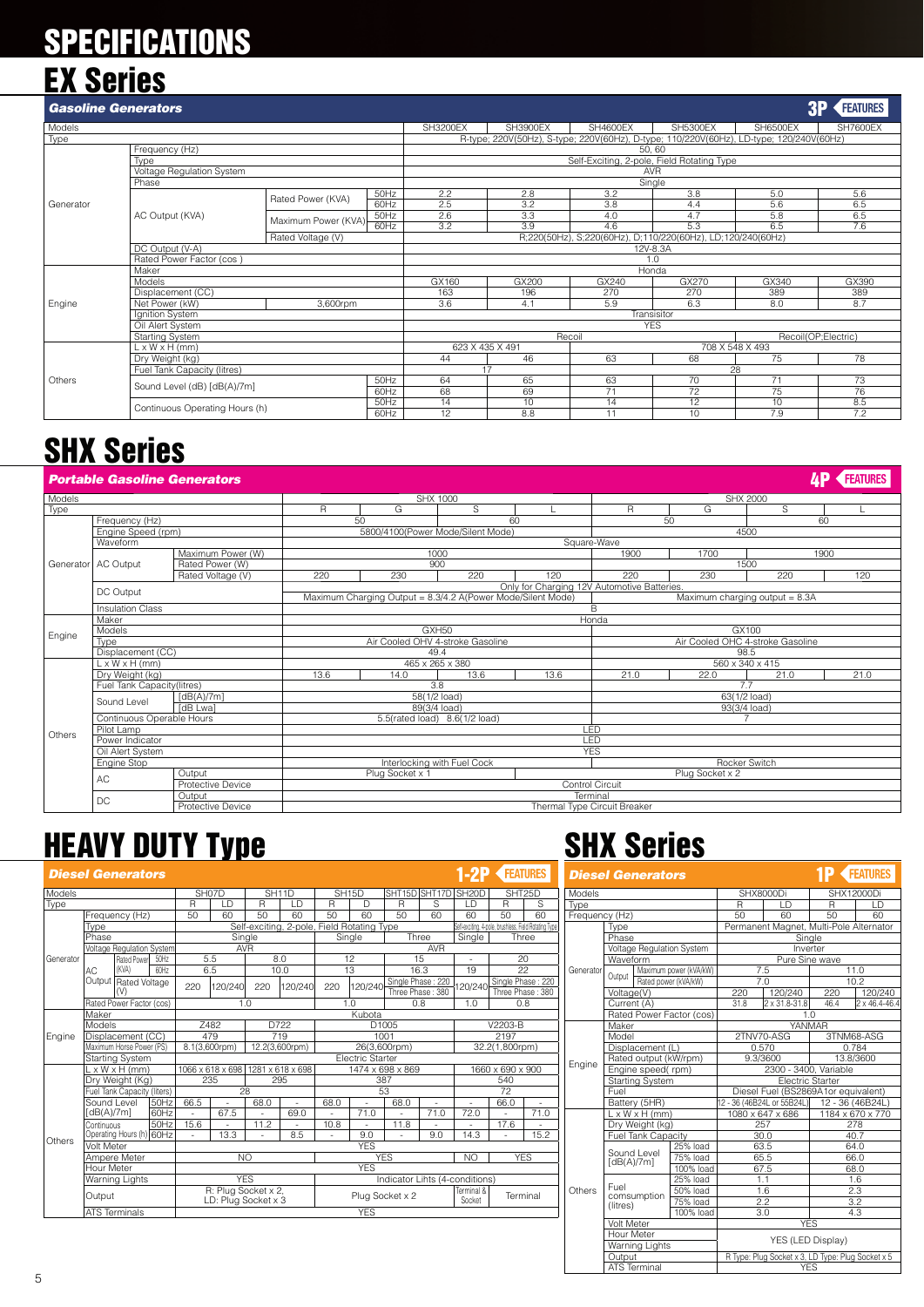## **HEAVY DUTY Type**

|               | <b>Gasoline Generators</b>                            |                     |          |        |          |                                                            |                                            |                                                                                                                                                                                                                  |                                          | <b>FEATURES</b> |
|---------------|-------------------------------------------------------|---------------------|----------|--------|----------|------------------------------------------------------------|--------------------------------------------|------------------------------------------------------------------------------------------------------------------------------------------------------------------------------------------------------------------|------------------------------------------|-----------------|
| Models        |                                                       |                     |          |        | SH11000  |                                                            | SHT11500                                   |                                                                                                                                                                                                                  |                                          | SHT15000        |
| Type          |                                                       |                     |          | R      | LD       | R                                                          | S                                          | $1-2P$<br>SH13000<br>$\mathsf{R}$<br>LD<br>50<br>60<br>Single<br>10.0<br>$\overline{\phantom{a}}$<br>11.8<br>11.0<br>13.0<br>٠<br>220<br>120/240<br>1.0<br>Robin<br><b>EH72-2DS</b><br>720<br>17.2<br>175<br>183 | R                                        |                 |
|               | Frequency (Hz)                                        |                     |          | 50     | 60       | 50                                                         | 60                                         |                                                                                                                                                                                                                  |                                          | 50              |
|               | Tvpe                                                  |                     |          |        |          |                                                            | Self-exciting, 2-pole, Field Rotating Type |                                                                                                                                                                                                                  |                                          |                 |
|               | Voltage Regulation System                             |                     |          |        |          |                                                            | <b>AVR</b>                                 |                                                                                                                                                                                                                  |                                          |                 |
|               | Phase                                                 |                     |          |        | Single   |                                                            | Three                                      |                                                                                                                                                                                                                  |                                          | Three           |
| Generator     |                                                       | Rated Power (KVA)   | 50Hz     | 8.5    | ٠        | 10.0                                                       | $\sim$                                     |                                                                                                                                                                                                                  |                                          | 12.0            |
|               |                                                       |                     | 60Hz     |        | 9.5      |                                                            | 11.5                                       |                                                                                                                                                                                                                  |                                          | $\sim$          |
|               | AC Output (KVA)                                       | Maximum Power (KVA) | 50Hz     | 10.0   |          | 11.5                                                       |                                            |                                                                                                                                                                                                                  |                                          |                 |
|               |                                                       |                     | 60Hz     | $\sim$ | 11.0     |                                                            | 13.0                                       |                                                                                                                                                                                                                  |                                          | 13.2            |
|               |                                                       | Rated Voltage (V)   |          | 220    | 120/240  | 220/380                                                    | 220/380                                    |                                                                                                                                                                                                                  |                                          | 220/380         |
|               | Rated Power Factor (cos)                              |                     |          |        | 1.0      | 0.8                                                        |                                            |                                                                                                                                                                                                                  |                                          | 0.8             |
|               | Maker                                                 |                     |          |        |          | Honda                                                      |                                            |                                                                                                                                                                                                                  |                                          |                 |
|               | Models                                                |                     |          |        |          | GX630                                                      |                                            |                                                                                                                                                                                                                  |                                          |                 |
|               | Displacement (CC)                                     |                     |          |        |          | 688                                                        |                                            |                                                                                                                                                                                                                  |                                          |                 |
| Engine        | Net Power (kW)                                        |                     | 3,600rpm |        |          | 15.1                                                       |                                            |                                                                                                                                                                                                                  |                                          |                 |
|               | Ignition System                                       |                     |          |        |          |                                                            | Transistor                                 |                                                                                                                                                                                                                  |                                          |                 |
|               | Oil Alert System                                      |                     |          |        |          |                                                            | <b>YFS</b>                                 |                                                                                                                                                                                                                  |                                          |                 |
|               | Starting System                                       |                     |          |        |          |                                                            | <b>Electric Starter</b>                    |                                                                                                                                                                                                                  |                                          |                 |
|               | $L \times W \times H$ (mm)                            |                     |          |        |          |                                                            | 924 x 665 x 636/804 (with wheel)           |                                                                                                                                                                                                                  |                                          |                 |
|               | Dry Weight (kg)                                       | without wheel       |          |        |          | 158                                                        |                                            |                                                                                                                                                                                                                  |                                          |                 |
|               |                                                       | with wheel          |          |        |          | 165                                                        |                                            |                                                                                                                                                                                                                  |                                          |                 |
|               | Fuel Tank Capacity(liters)                            |                     |          |        |          |                                                            | 38                                         |                                                                                                                                                                                                                  |                                          |                 |
| <b>Others</b> | Sound Level [dB(A)/7m]                                |                     | 50Hz     |        |          | 74                                                         |                                            | 76.0                                                                                                                                                                                                             | $\overline{\phantom{a}}$                 | 76.0            |
|               |                                                       |                     | 60Hz     |        |          |                                                            |                                            | $\overline{\phantom{a}}$                                                                                                                                                                                         | 78.0                                     | 5.5             |
|               | Continuous Operating Hours (h)                        |                     | 50Hz     | 7.0    | ٠<br>6.2 | 7.0                                                        | ٠<br>6.2                                   | 5.5                                                                                                                                                                                                              | $\sim$<br>4.5                            |                 |
|               |                                                       |                     | 60Hz     | $\sim$ |          |                                                            |                                            | ٠                                                                                                                                                                                                                |                                          | ٠               |
|               | Cooling System<br>Engine Oil Refill Capacity (liters) |                     |          |        |          | 1.8 (with filter replaced) / 1.5 (without filter replaced) | Forced Air                                 |                                                                                                                                                                                                                  | 1.55L (inclusive of those in oil filter) |                 |
|               |                                                       |                     |          |        |          |                                                            |                                            |                                                                                                                                                                                                                  |                                          |                 |

|           |                            | <b>Gasoline Generators</b>  |          |         |                                                            |                                            |                 | <b>3P FEATURES</b> | G.  |
|-----------|----------------------------|-----------------------------|----------|---------|------------------------------------------------------------|--------------------------------------------|-----------------|--------------------|-----|
| Models    |                            |                             |          | SH 1900 | SH 2900                                                    | SH 4000                                    | SH 5000         | SH 6000            | Moo |
| Type      |                            |                             |          |         | R-type; 220V(50Hz), S-type; 220V(60Hz), L-type; 120V(60Hz) |                                            |                 |                    | Typ |
|           | Frequency (Hz)             |                             |          |         |                                                            | 50.60                                      |                 |                    |     |
|           | Type                       |                             |          |         |                                                            | Self-Exciting, 2-pole, Field Rotating Type |                 |                    |     |
|           |                            | Voltage Regulation System   |          |         |                                                            | <b>AVR</b>                                 |                 |                    |     |
|           | Phase                      |                             |          |         |                                                            | Single                                     |                 |                    | Ger |
| Generator |                            | <b>Rated Power</b>          | 50Hz     | 1.3     | 2.0                                                        | 2.7                                        | 3.2             | 4.0                |     |
|           | AC.                        | (KVA)                       | 60Hz     | 1.5     | 2.3                                                        | 3.0                                        | 3.6             | 4.5                |     |
|           | Output                     | Maximum Power               | 50Hz     | 1.6     | 2.4                                                        | 3.7                                        | 4.5             | 5.5                |     |
|           | (KVA)                      | (KVA)                       | 60Hz     | 1.9     | 2.9                                                        | 4.1                                        | 5.0             | 6.0                |     |
|           |                            | Rated Voltage (V)           |          |         |                                                            | 220,120                                    |                 |                    |     |
|           |                            | Rated Power Factor (cos)    |          |         |                                                            | 1.0                                        |                 |                    | Wel |
|           | Maker                      |                             |          |         |                                                            | Honda                                      |                 |                    |     |
|           | Models                     |                             |          | GX120   | GX160                                                      | GX240                                      | GX270           | GX340              |     |
|           |                            | Displacement (CC)           |          | 118     | 163                                                        | 270                                        | 270             | 389                |     |
| Engine    | Net Power (kW)             |                             | 3,600rpm | 2.6     | 3.6                                                        | 5.9                                        | 6.3             | 8.0                |     |
|           | Ignition System            |                             |          |         |                                                            | Transistor                                 |                 |                    |     |
|           | Oil Alert System           |                             |          |         |                                                            | <b>YFS</b>                                 |                 |                    |     |
|           | <b>Starting System</b>     |                             |          |         |                                                            | Recoil                                     |                 |                    | Eng |
|           | $L \times W \times H$ (mm) |                             |          |         | 560 x 422 x 422                                            |                                            | 605 x 495 x 490 | 605 x 511 x 490    |     |
|           | Dry Weight (kg)            |                             |          | 29      | 34                                                         | 51                                         | 54              | 65                 |     |
|           |                            | Fuel Tank Capacity (liters) |          | 2.5     | 3.6                                                        | 6.0                                        | 6.0             | 6.5                |     |
| Others    |                            | Sound Level [dB(A)/7m]      | 50Hz     | 69      | 70                                                         | 72                                         | 72              | 73                 |     |
|           |                            |                             | 60Hz     | 71      | 72                                                         | 74                                         | 75              | 76                 |     |
|           |                            | <b>Continuous Operating</b> | 50Hz     | 3.1     | 3.7                                                        | 3.6                                        | 3.3             | 2.8                |     |
|           | Hours (h)                  |                             | 60Hz     | 2.1     | 2.5                                                        | 3.1                                        | 2.7             | 2.3                | Oth |

## STANDARD Series **STANDARD Series And Service Starter type** Starter type Starter type **STANDARD**

*Gasoline Welder Generator*

**3-4P FEATURES** 

| Models    |                            |                             |          |     | <b>SHW190</b>                 |     |
|-----------|----------------------------|-----------------------------|----------|-----|-------------------------------|-----|
| Type      |                            |                             |          | R   | S                             | г   |
|           | Frequency (Hz)             |                             |          | 50  | 60                            |     |
|           | Type                       |                             |          |     | 2-pole, Field Rotating Type   |     |
|           | Phase                      |                             |          |     | Single                        |     |
| Generator | AC                         | Rated Power (KVA)           | 50Hz     | 2.0 |                               |     |
|           | Output                     |                             | 60Hz     |     | 3.0                           | 4.0 |
|           | (KVA)                      | Rated Voltage (V)           |          |     | 220                           | 110 |
|           |                            | Rated Power Factor (cos)    |          |     | 1.0                           |     |
|           | <b>Type</b>                |                             |          |     | 2-pole, Field Rotating Type   |     |
|           | Rectifier Type             |                             |          |     | Six Phase Half Wave Rectifier |     |
| Welder    | Rated Output               |                             | 3,600rpm |     | 140A 26V                      |     |
|           |                            | Current Control Range (A)   |          |     | $50 - 190$                    |     |
|           |                            | Rated Duty Cycle (%)        |          |     | 50                            |     |
|           | Welding Rod                |                             |          |     | 2.6 to 5.0 mm dia.            |     |
|           | Maker                      |                             |          |     | Honda                         |     |
|           | Models                     |                             |          |     | GX390                         |     |
|           |                            | Displacement (CC)           |          |     | 389                           |     |
| Engine    | Net Power (kW)             |                             | 3,600rpm |     | 8.7                           |     |
|           | Ignition System            |                             |          |     | Transistor                    |     |
|           | Oil Alert System           |                             |          |     | <b>YFS</b>                    |     |
|           | <b>Starting System</b>     |                             |          |     | Recoil (OP;Electric)          |     |
|           | $L \times W \times H$ (mm) |                             |          |     | 679 x 511 x 490               |     |
|           | Dry Weight (kg)            |                             |          |     | 88                            |     |
|           |                            | Fuel Tank Capacity (liters) |          |     | 17                            |     |
| Others    |                            |                             | 50Hz     |     | 73                            |     |
|           |                            | Sound Level [dB(A)/7m]      | 60Hz     |     | 75                            |     |
|           |                            | Continuous Operating Hours  | 50Hz     |     | 6.2                           |     |
|           | (h)                        |                             | 60Hz     |     | 5.2                           |     |
|           |                            |                             |          |     |                               |     |

|                              |                   | <b>Portable Gasoline Generators</b> |                 |                 |                 | <b>Gasoline Generators</b> |                 |                 |               |
|------------------------------|-------------------|-------------------------------------|-----------------|-----------------|-----------------|----------------------------|-----------------|-----------------|---------------|
|                              | <b>SHX Series</b> |                                     |                 |                 |                 | <b>EX Series</b>           |                 |                 | WELDER        |
| <b>Standard Accessory</b>    | SHX1000           | <b>SHX2000</b>                      | <b>SH3200EX</b> | <b>SH3900EX</b> | <b>SH4600EX</b> | <b>SH5300EX</b>            | SH6500EX        | <b>SH7600EX</b> | <b>SHW190</b> |
| Owner's Manual               |                   |                                     |                 |                 |                 |                            |                 |                 |               |
| Plug                         |                   |                                     |                 |                 |                 | c                          |                 |                 |               |
| Spark plug                   |                   | -                                   |                 |                 |                 |                            |                 |                 |               |
| Wrench                       |                   |                                     |                 | 0               |                 | Ω                          |                 | 0               |               |
| Tool kit                     |                   | $\sim$                              | $\overline{a}$  | $\sim$          | $\overline{a}$  | $\sim$                     | $\sim$          | $\sim$          |               |
| Slow Blow Fuse               |                   |                                     |                 | -               |                 | -                          |                 |                 |               |
| Battery                      |                   |                                     |                 | $\sim$          |                 | $\sim$                     |                 |                 |               |
| <b>Band hook for battery</b> |                   | -                                   |                 | -               |                 |                            | $*$             | $*$             | $*$           |
| <b>Optional Equipment</b>    | SHX1000           | SHX2000                             | <b>SH3200EX</b> | <b>SH3900EX</b> | <b>SH4600EX</b> | <b>SH5300EX</b>            | <b>SH6500EX</b> | <b>SH7600EX</b> | <b>SHW190</b> |
| Electric Starter             | $\sim$            | $\sim$                              | $\sim$          | $\sim$          | $\overline{a}$  | $\sim$                     | . .             | ∩               | c             |
| 4-wheel kit                  |                   | $\sim$                              |                 |                 |                 |                            |                 | ι.              | ι.            |
|                              |                   |                                     |                 |                 |                 |                            |                 |                 |               |

|                                               |                  |                    |                        |                   | <b>Gasoline Generators</b> |                           |                          |                        |                          |
|-----------------------------------------------|------------------|--------------------|------------------------|-------------------|----------------------------|---------------------------|--------------------------|------------------------|--------------------------|
|                                               |                  |                    | <b>STANDARD Series</b> |                   |                            |                           |                          | <b>HEAVY DUTY Type</b> |                          |
| <b>Standard Accessorv</b>                     | SH1900           | SH2900             | SH4000                 | SH5000            | SH6000                     | SH11000                   | SHT11500                 | SH13000                | SHT15000                 |
| Owner's Manual                                | $\Omega$         | $\Omega$           | $\Omega$               | $\Omega$          | $\Omega$                   | $\Omega$                  | $\Omega$                 | ∩                      | $\Omega$                 |
| Plug                                          | $\circ$          | $\circ$            | $\circ$                | $\circ$           | $\circ$                    | $\circ$                   | $\Omega$                 | $\circ$                | $\circ$                  |
| Spark plug                                    | $\Omega$         | $\circ$            | $\Omega$               | $\circ$           | $\circ$                    | $\sim$                    | $\sim$                   | $\sim$                 | $\sim$                   |
| Wrench                                        | $\Omega$         | $\circ$            | $\Omega$               | $\circ$           | $\Omega$                   | $\circ$                   | $\Omega$                 | $\overline{O}$         | $\Omega$                 |
| <b>Tool kit</b>                               | $\sim$           | $\sim$             | $\sim$                 | $\sim$            | $\sim$                     | $\sim$                    | $\sim$                   | $\sim$                 | $\sim$                   |
| <b>Slow Blow Fuse</b>                         | $\sim$           | $\sim$             | $\sim$                 | $\sim$            | $\sim$                     | $\overline{\phantom{a}}$  | $\overline{\phantom{a}}$ |                        | $\overline{\phantom{a}}$ |
| Battery                                       | $\sim$           | $\sim$             | $\sim$                 | $\sim$            | $\sim$                     | $\circ$                   | $\Omega$                 | $\circ$                | $\circ$                  |
| <b>Band hook for battery</b>                  | $\sim$           | $\sim$             | $\sim$                 | $\sim$            | $\sim$                     | $\Omega$                  | $\Omega$                 | $\Omega$               | $\Omega$                 |
| Optional Equipment                            | SH1900           | SH2900             | SH4000                 | SH5000            | SH6000                     | SH11000                   | SHT11500                 | SH13000                | SHT15000                 |
| <b>Electric Starter</b>                       | $\sim$           | $\sim$             | $\sim$                 | $\sim$            | $\sim$                     | <b>STD</b>                | <b>STD</b>               | <b>STD</b>             | <b>STD</b>               |
| 4-wheel kit                                   | $\sim$           | $\sim$             | $\sim$                 | $\sim$            | $\sim$                     | <b>STD</b>                | <b>STD</b>               | <b>STD</b>             | <b>STD</b>               |
|                                               |                  |                    |                        |                   |                            |                           |                          |                        |                          |
|                                               |                  |                    |                        |                   |                            |                           |                          |                        |                          |
|                                               |                  |                    |                        |                   | <b>Diesel Generators</b>   |                           |                          |                        |                          |
|                                               |                  |                    |                        |                   | <b>HEAVY DUTY Type</b>     |                           |                          |                        |                          |
| <b>Standard Accessory</b>                     | SH07D            | SH <sub>11</sub> D | SHX8000Di              | SHX12000Di        | SH <sub>15</sub> D         | SHT <sub>15D</sub>        | SHT17D                   | SH <sub>20</sub> D     | SHT <sub>25</sub> D      |
| Owner's Manual                                | $\Omega$         | $\circ$            | $\Omega$               | $\circ$           | $\circ$                    | $\circ$                   | $\Omega$                 | $\circ$                | $\Omega$                 |
| Plug                                          | $\circ$          | $\circ$            | $\circ$                | $\circ$           | $\circ$                    | $\circ$                   | $\circ$                  | $\circ$                | $\circ$                  |
| Spark plug                                    | $\sim$<br>$\sim$ | $\sim$<br>$\sim$   | $\sim$<br>$\sim$       | $\circ$           | $\Omega$                   | $\circ$                   | $\Omega$                 | $\Omega$               | $\Omega$                 |
| Wrench                                        | $\Omega$         |                    |                        | $\circ$<br>$\sim$ | $\circ$<br>$\sim$          | $\circ$<br>$\overline{a}$ | $\Omega$<br>۰            | $\circ$<br>$\sim$      | ∩<br>$\sim$              |
| <b>Tool kit</b>                               | $\circ$          | $\circ$<br>$\circ$ | $\circ$<br>$\sim$      | $\circ$           | $\circ$                    | $\circ$                   | $\circ$                  | $\circ$                | $\circ$                  |
| <b>Slow Blow Fuse</b>                         | $\Omega$         | $\circ$            | $\circ$                | $\circ$           | $\circ$                    | $\circ$                   | $\Omega$                 | $\circ$                | $\Omega$                 |
| Battery                                       | $\Omega$         | $\bigcirc$         | $\bigcirc$             | $\sim$            | $\sim$                     | $\sim$                    | $\sim$                   | $\sim$                 | $\sim$                   |
| <b>Band hook for battery</b>                  |                  |                    |                        |                   |                            |                           |                          |                        |                          |
| <b>Optional Equipment</b><br>Electric Starter | <b>STD</b>       | <b>STD</b>         | <b>STD</b>             | <b>STD</b>        | <b>STD</b>                 | <b>STD</b>                | <b>STD</b>               | <b>STD</b>             | <b>STD</b>               |